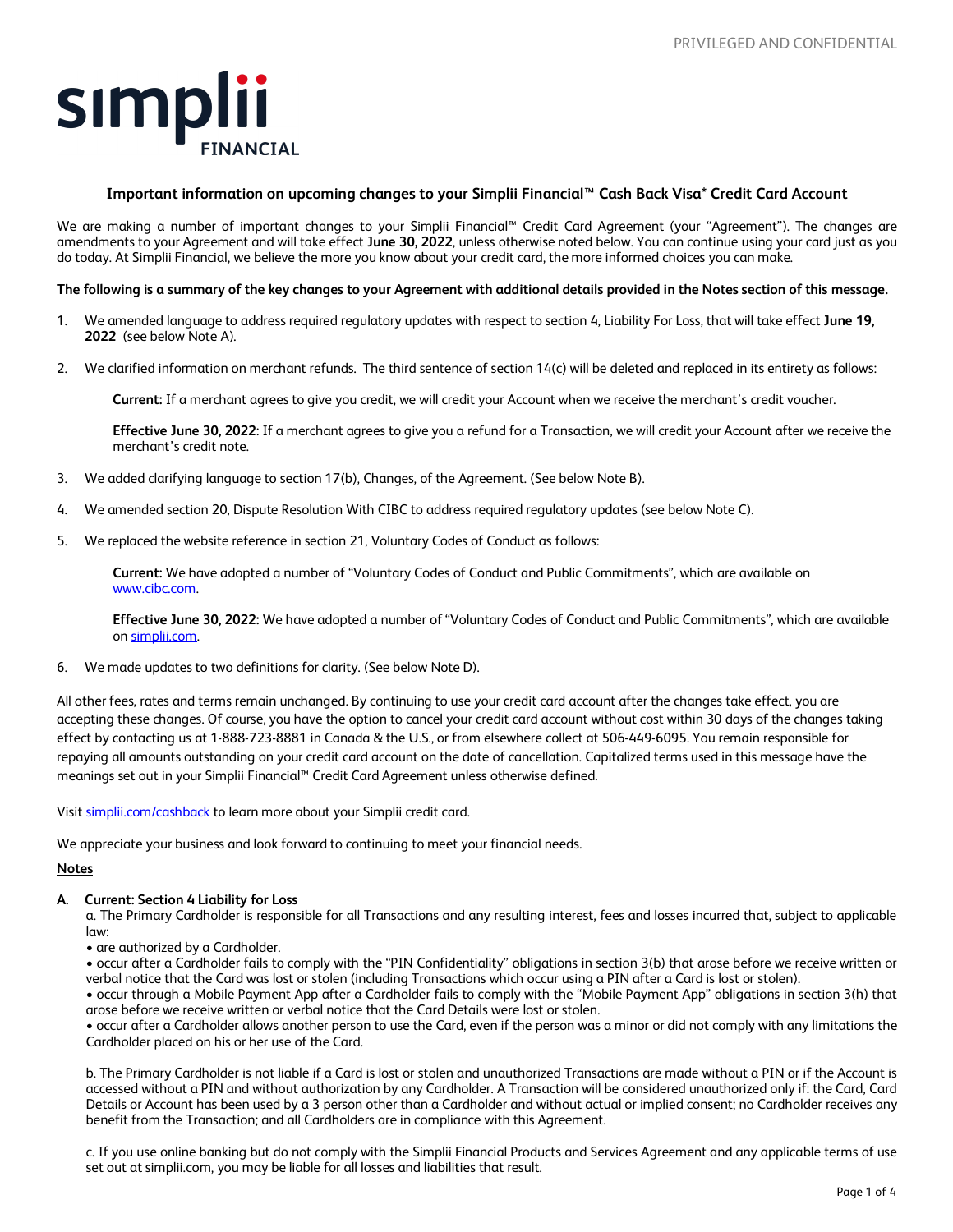d. You must co-operate fully in any investigation with respect to any loss. If we later determine that a Transaction was authorized, we may reverse any credit provided to the Primary Cardholder and the Primary Cardholder will be liable for the Transaction and any interest, fees or losses. We may take whatever steps we consider necessary to recover lost or stolen Cards.

e. Paper or electronic evidence is sufficient to establish liability for a Transaction.

## **Effective June 19, 2022: Section 4 Liability for Loss**

- a. The maximum liability of a Primary Cardholder for unauthorized Transactions, including if a Card is lost or stolen, is \$50, unless a Cardholder has demonstrated gross negligence in safeguarding their Card, account information such as Card Details, or PIN. Subject to applicable law, examples of a Cardholder demonstrating gross negligence include, but are not limited to, the Cardholder: • writing their PIN directly on the Card; or
	- posting their Card Details on a public website.
- b. Subject to applicable law, the Primary Cardholder is responsible for a Transaction and any resulting interest, fees and losses in certain situations, including:
	- the Transaction was made after a Cardholder fails to comply with the "PIN Confidentiality" obligations in section 3(b) that arose before we receive written or verbal notice that the Card was lost or stolen (including Transactions which occur using a PIN after a Card is lost or stolen).
	- the Transaction was made after a Cardholder fails to comply with the "Mobile Payment App" obligations in section 3(h) that arose before we receive written or verbal notice that the Card Details were lost or stolen.
	- the Transaction was made by a person that a Cardholder allowed to use the Card, even if the person was a minor or did not comply with any limitations the Cardholder placed on his or her use of the Card.
- c. If your Card, account information, including Card Details or PIN are lost or stolen or your Account has been compromised or is otherwise at risk of being used in an unauthorized manner, you must call us and tell us right away. You will not be responsible for any subsequent unauthorized Transaction that occurs on your Account once you tell us. A Transaction may be considered unauthorized if: the Card, Card Details or Account has been used by a person other than a Cardholder and without actual or implied consent; no Cardholder receives any benefit from the Transaction; and all Cardholders are in compliance with this Agreement.
- d. If you use online banking but do not comply with the Simplii Financial Products and Services Agreement and any applicable terms of use set out at [simplii.com](https://simplii.com), you may be liable for all losses and liabilities that result.
- e. You must co-operate fully in any investigation with respect to any loss. If we later determine that a Transaction was authorized, or unauthorized and the Cardholder has demonstrated gross negligence in safeguarding their Card or account information, such as Card Details, or PIN, we may reverse any credit provided to the Primary Cardholder and the Primary Cardholder will be liable for the Transaction and any interest, fees or losses. We may take whatever steps we consider necessary to recover lost or stolen Cards.
- f. Paper or electronic evidence may be sufficient to establish liability for a Transaction.
- **B. Current:** We may permanently or temporarily add, remove or change any of the Card features or any terms of this Agreement and the Summary of Rates and Fees, including any interest rate(s) and fee(s). If required, we will give the Primary Cardholder at least the minimum advanced notice required by law. We may provide notice of such changes by any method allowed by applicable law, including sending a notice (written or electronic) to the Primary Cardholder or by posting a notice on [simplii.com](https://simplii.com). We will send any written notice to the Primary Cardholder at the most recent statement mailing address. Any change may apply to your existing Balance. Except for changes to your annual interest rates, you may refuse changes we make and cancel this Agreement by providing notice to us no later than 30 days after the effective date of the change. If you use or maintain your Account in any way after the change is made, it will mean you have accepted the change.

**Effective June 30, 2022:** We may permanently or temporarily add, remove or change any of the Card features or any terms of this Agreement and the Summary of Rates and Fees, including any interest rate(s) and fee(s). If required, we will give the Primary Cardholder at least the minimum advanced notice required by law. We may provide notice of such changes by any method allowed by applicable law, including sending a notice (written or electronic) to the Primary Cardholder or by posting a notice on [simplii.com](https://simplii.com) where you can always locate the most up-to-date version of this Agreement. We will send any written notice to the Primary Cardholder at the most recent statement mailing address. Any change may apply to your existing Balance. When permitted by law, you may refuse changes we make and cancel this Agreement by providing notice to us no later than 30 days after the effective date of the change. If you use or maintain your Account in any way after the change is made, it will mean you have accepted the change.

# **C. Current: Section 20 – Dispute Resolution**

We constantly strive for excellence in customer service. However, despite our best efforts, errors occasionally do occur. If you have a concern, let us know right away by:

Speaking with a personal banking representative at 1-888-723-8881 or clicking on the feedback form on [simplii.com](https://simplii.com). If the problem is not resolved to your satisfaction you can ask to speak to a Customer Care Manager at 1-888-723-8881. If you remain unsatisfied, you can contact the CIBC Ombudsman at 1-800-308-6859 or [ombudsman@cibc.com.](mailto:ombudsman@cibc.com) You may also contact us in writing. The complaint handling process is described in full at [simplii.com](https://simplii.com) and in the Simplii Financial Products and Services Agreement.

In addition, there are external agencies that monitor Canada's financial industry. You can contact the Ombudsman for Banking Services and Investments (OBSI) whose purpose is to review your complaint if you do not accept the decision of the CIBC Ombudsman. If you have a regulatory complaint or a complaint concerning a voluntary code of conduct or public commitment, you can contact the Financial Consumer Agency of Canada at: 427 Laurier Avenue West, 6th Floor, Ottawa, Ontario K1R 1B9; [www.fcac-acfc.gc.ca](http://www.fcac-acfc.gc.ca); or 1-866- 461-3222.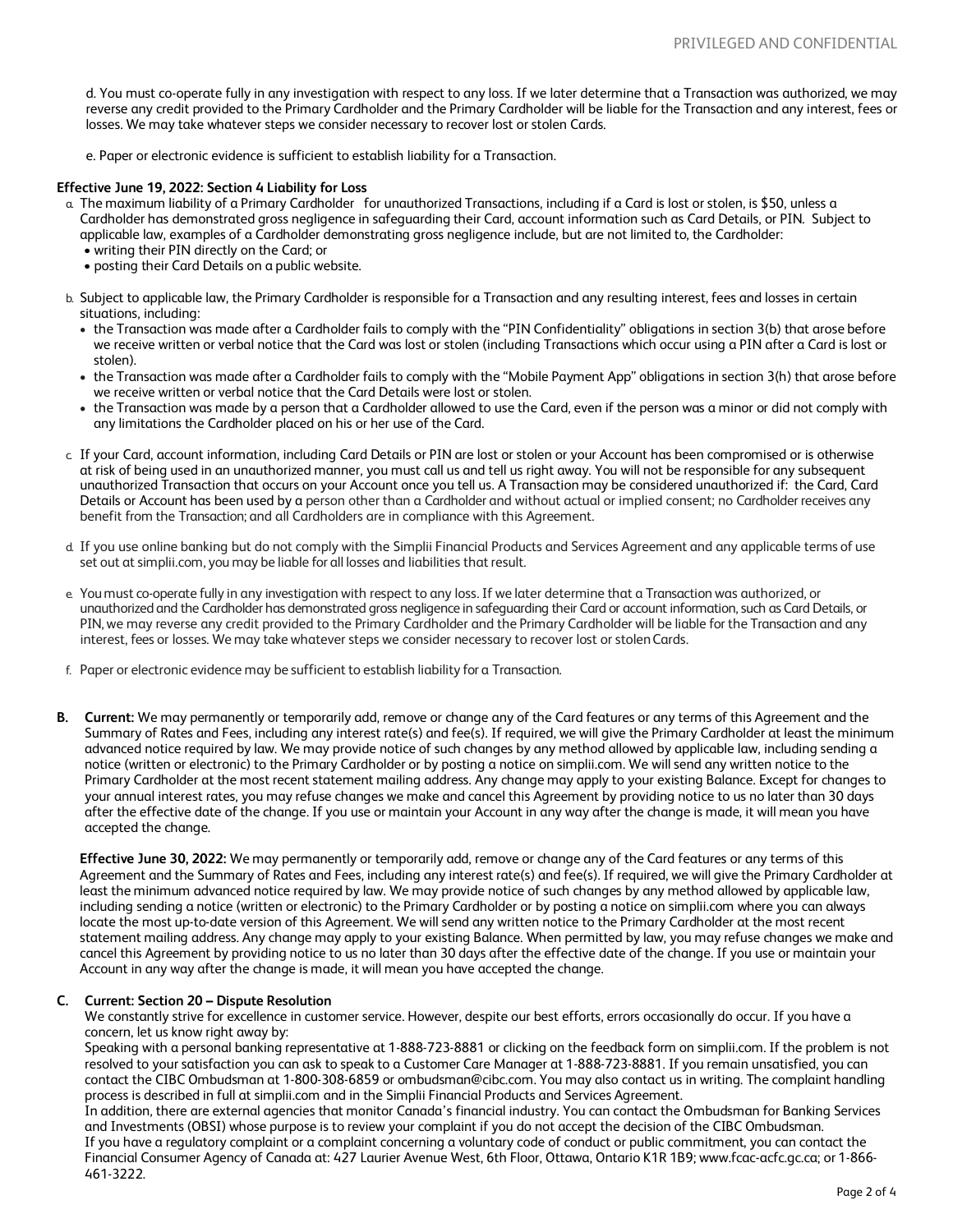## **Effective June 30, 2022: Section 20 – Our Process For Resolving Your Complaint**

We have an effective and accessible process for handling and resolving your complaint. Our team is empowered to take ownership of resolving your complaint in a timely manner and making things right. Here's how to engage our team:

#### **Step 1: Voice your complaint**

Our team is here to help. As a first step in the complaint process, please choose any of the following options:

- Call 1-888-723-8881 and discuss with one of our Personal Banking Representatives or with a Team Leader
- Call Simplii Financial Mortgages: 1-888-866-0866
- Connect at [simplii.com](https://simplii.com) by clicking on "contact us"
- Mail: Simplii Financial

P.O. Box 603, Stn. Agincourt Scarborough, ON M1S 5K9

The above mailing address can only receive mail sent through regular post. Couriers can't deliver to a PO Box.

Courier delivery address:

CIBC, Attention: Simplii Financial 305 Milner Avenue, 5th Floor Scarborough, ON M1B 3V4

## **Step 2: Escalate your complaint**

You may choose to escalate your complaint to our Client Care team. You can do this by requesting that the team member you spoke to in Step 1 escalate your complaint for you, or you may directly escalate your complaint by contacting our Client Care team.

If your complaint isn't resolved within 14 days by the team member you initially spoke with in Step 1, the complaint will be automatically escalated on your behalf to our Client Care team. Your complaint will then be assigned to a Care team member who will review your complaint and provide you with a response.

- You can contact our Client Care team at 1-866-447-4490 or,
- Email: [customercare@simplii.com](mailto:customercare@simplii.com)
- Write to the attention of our Client Care Centre at the address indicated above

## **Step 3: Appeal the decision**

If you're dissatisfied with the response presented to you by the Client Care team member, you have the option to appeal the decision by requesting that your complaint be further escalated to the Client Complaint Appeals Office (CCAO). You may also contact the CCAO directly in these circumstances.

The CCAO is part of CIBC and its mandate is to review your complaint and provide a response that's objective and unbiased in order to resolve matters with you. While the CCAO isn't an independent dispute resolution service, in an effort to be impartial, it doesn't report directly to any business area. Escalation to the CCAO may take 3 to 5 weeks to complete an investigation depending on the nature and complexity of your complaint. Any statutory limitation periods that apply to your case will continue to run while the CCAO reviews your complaint, which may impact your ability to begin a civil action.

You can contact the CCAO by:

- Phone: 1-888-947-5207
- Email: [clientcomplaintappeals@cibc.com](mailto:clientcomplaintappeals@cibc.com)
- Online at: www.cibc.com/clientcomplaintappeals
- Mail: CIBC Client Complaint Appeals Office
	- P.O. Box 342, Commerce Court Toronto, ON M5L 1G2

## **Independent consumer support agencies**

In addition to our service commitment to you, there are a number of external agencies that monitor Canada's financial industry to ensure compliance and reliable access to financial services.

#### **Ombudsman for Banking Services and Investments (OBSI)**

You can contact OBSI which is independent from CIBC and whose purpose is to review your personal or business complaint when you don't accept the decision of the CCAO, or when 56 days have elapsed since you first made a complaint to CIBC.

Where appropriate, OBSI may seek the assistance of CIBC's internal complaint-resolution staff to facilitate the earliest possible resolution of your complaint. You can reach the OBSI by:

- Phone: 1-888-451-4519
- Fax: 1-888-422-2865
- Email: [ombudsman@obsi.ca](mailto:ombudsman@obsi.ca)
- Web site: www.obsi.ca
- Mail: Ombudsman for Banking Services and Investments 20 Queen Street West, Suite 2400, P.O. Box 8 Toronto, ON M5H 3R3

If you choose to contact the OBSI at the conclusion of the CCAO investigation, you'll need to do so within six months of the date of CIBC's response to you, as OBSI reserves the right to decline any requests for further investigation outside of this timeframe.